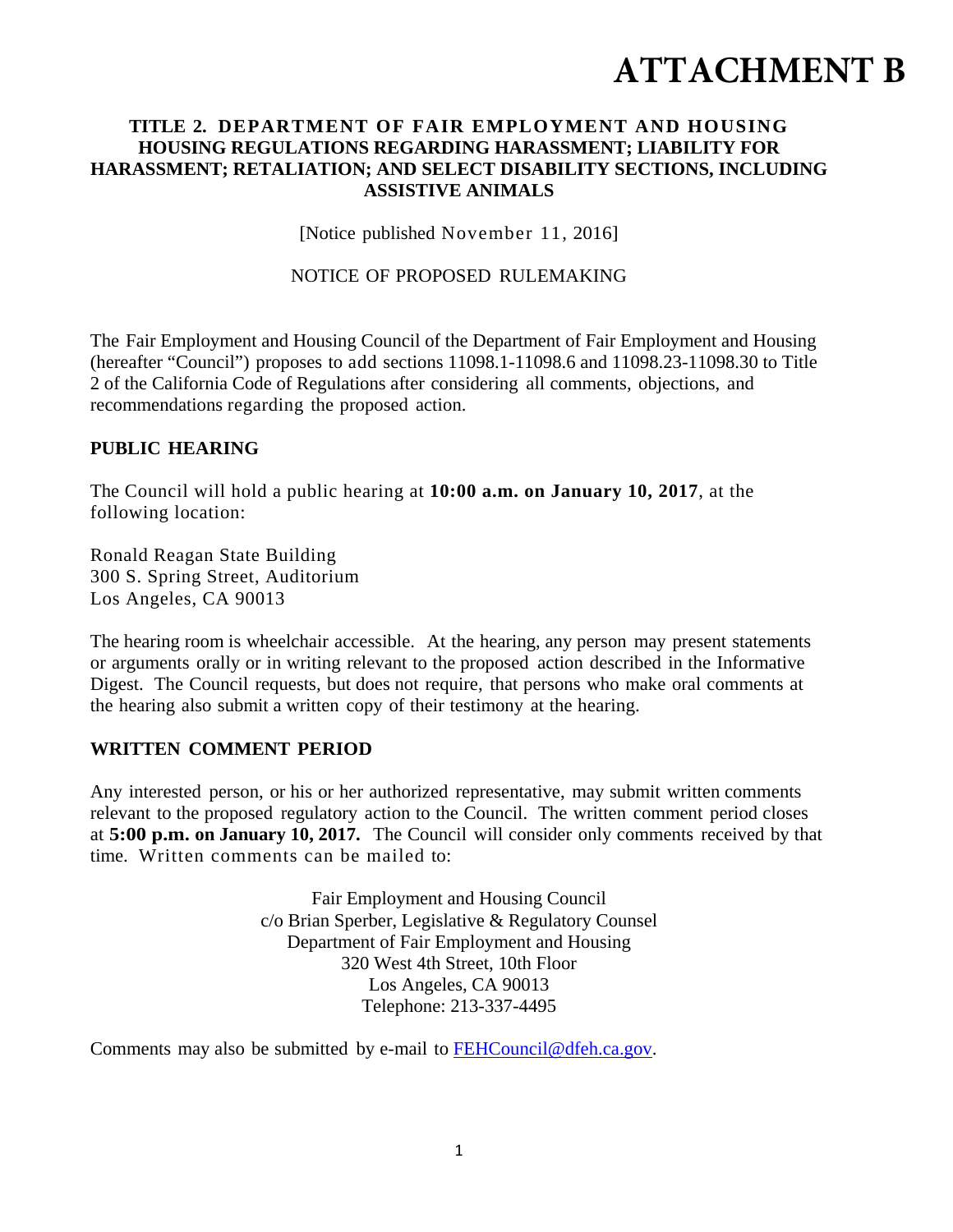# **AUTHORITY AND REFERENCE**

Government Code section 12935(a) authorizes the Council to adopt these proposed regulations. The proposed regulations implement, interpret, and make specific section 12900 et seq. of the Government Code.

# **INFORMATIVE DIGEST/ POLICY STATEMENT OVERVIEW**

This rulemaking action clarifies, makes specific, and supplements existing state statutes and case law interpreting the Fair Employment and Housing Act (FEHA) set forth in Government Code section 12900 et seq. As it relates to housing, the FEHA prohibits harassment and discrimination because of the race, color, religion, sex, gender, gender identity, gender expression, sexual orientation, marital status, national origin, ancestry, familial status, source of income, disability, or genetic information of any person.

In compliance with the Administrative Procedure Act, the Council proposes to adopt these rules as duly noticed, vetted, and authorized regulations. This action has the specific benefit of creating a more comprehensive set of rules to ensure that housing providers, owners, and tenants better understand their rights and duties, in turn reducing litigation costs and the burden on courts. Ultimately, the proposed action furthers the mission of the DFEH by protecting Californians from discrimination, harassment, and retaliation in the housing context.

The proposed amendments most notably clarify and/or articulate the following: (1) definitions; (2) the two main types of liability for discriminatory housing practices – direct and vicarious; (3) the two main types of harassment – Quid Pro Quo and Hostile Environment; (4) what constitutes retaliation; (5) housing providers' duty to reasonably accommodate a person with a disability; (6) assistive animals as a reasonable accommodation; (7) the defense of undue hardship; (8) the interactive process; and (9) proof of disability.

The Council has determined that the proposed amendments are not inconsistent or incompatible with existing regulations. After conducting a review for any regulations that would relate to or affect this area, the Council has concluded that these are the only regulations that concern fair housing and the Fair Employment and Housing Act.

# **DISCLOSURES REGARDING THE PROPOSED ACTION**

*The Council has made the following initial determinations:* 

**Mandate on local agencies and school districts**: None.

**Cost or savings to any state agency**: No additional costs or savings beyond those imposed by existing law.

**Cost to any local agency or school district, which must be reimbursed in accordance with Government Code sections 17500 through 17630**: None.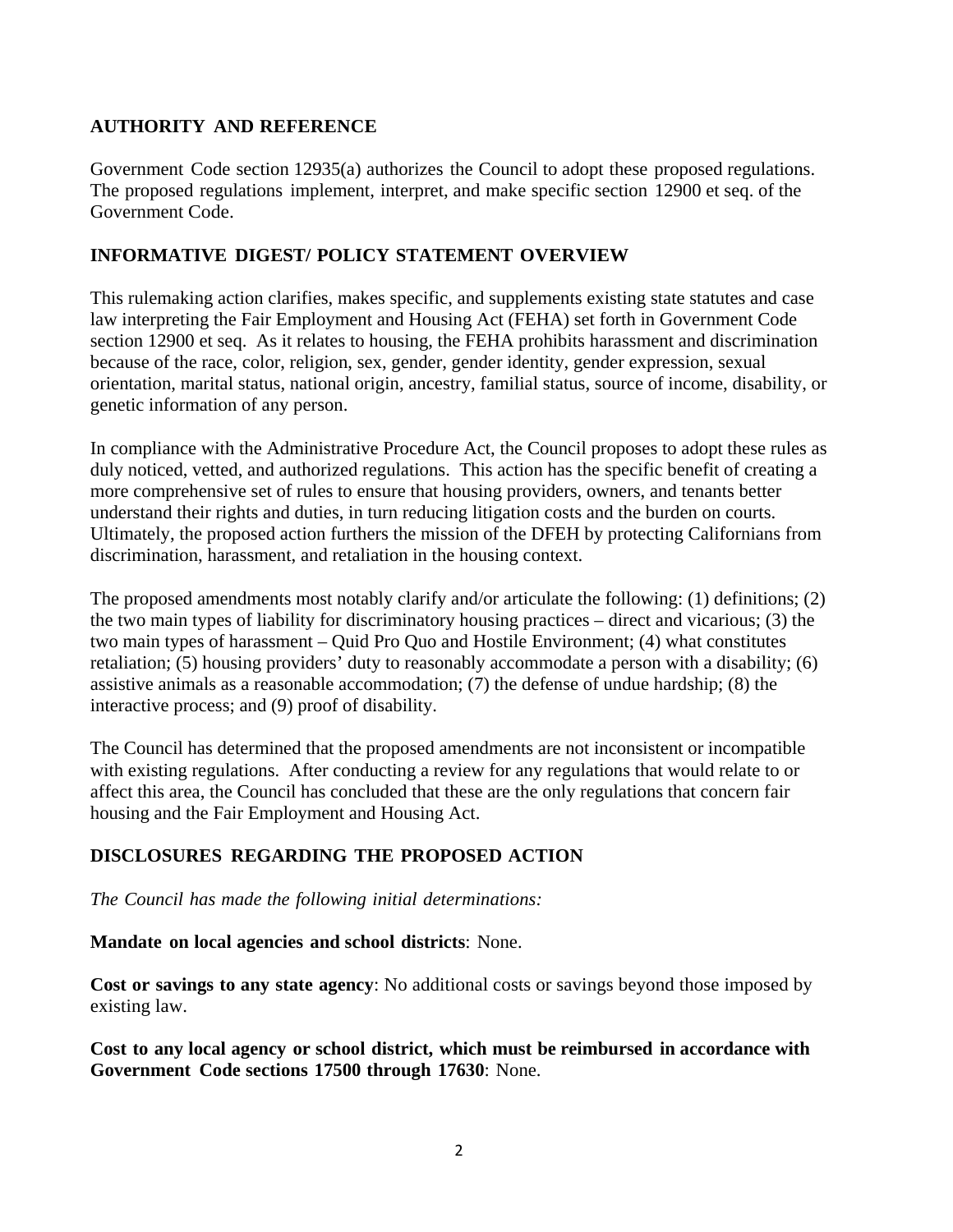**Other non-discretionary cost or savings imposed on local agencies**: No additional costs or savings beyond those imposed by existing law.

**Cost or savings in federal funding to the state**: None.

**Cost impacts on a representative private person or businesses**: No additional costs or savings beyond those imposed by existing law. Therefore, the agency is not aware of any cost impacts that a representative private person or business would necessarily incur in reasonable compliance with the proposed action.

**Results of the economic impact assessment/analysis**: The Council anticipates that the adoption of the regulations will not impact the creation or elimination of jobs or housing within the state; the creation of new businesses or housing or the elimination of existing businesses or housing within the state; or the expansion of businesses or housing currently doing business within the state. To the contrary, adoption of the proposed amendments is anticipated to benefit California businesses, workers, housing providers, owners, tenants, and the state's judiciary by clarifying and streamlining the operation of the law, making it easier for housing providers, owners, and tenants to understand their rights and obligations, and reducing litigation costs.

#### **Statewide adverse economic impact directly affecting businesses and individuals**:

The Council has made an initial determination that the proposed action *will not* have a significant statewide adverse economic impact directly affecting businesses, including the ability of California businesses to compete with businesses in other states.

#### **Significant effect on housing costs**: None.

**Small Business Determination**: The Council anticipates that the regulations will not create additional costs or savings beyond those imposed by existing regulations. Similarly, the Council has determined that there is no impact on small businesses as a result of this proposed action because these regulations primarily serve to clarify existing law.

**Business Report**: The Council has determined that the proposed regulations do not require a report to be made.

#### **CONSIDERATION OF ALTERNATIVES**

In accordance with Government Code section 11346.5, subdivision (a)(13), the Council must determine that no reasonable alternative it considered or that has otherwise been identified and brought to the Council's attention would be more effective in carrying out the purpose for which this action is proposed, or would be as effective and less burdensome to affected private persons than the proposed action, or would be more cost-effective to affected private persons and equally effective in implementing the statutory policy or other provision of law.

The Council has thus far not become aware of a better alternative and invites interested persons to present statements or arguments with respect to alternatives to the proposed regulations at the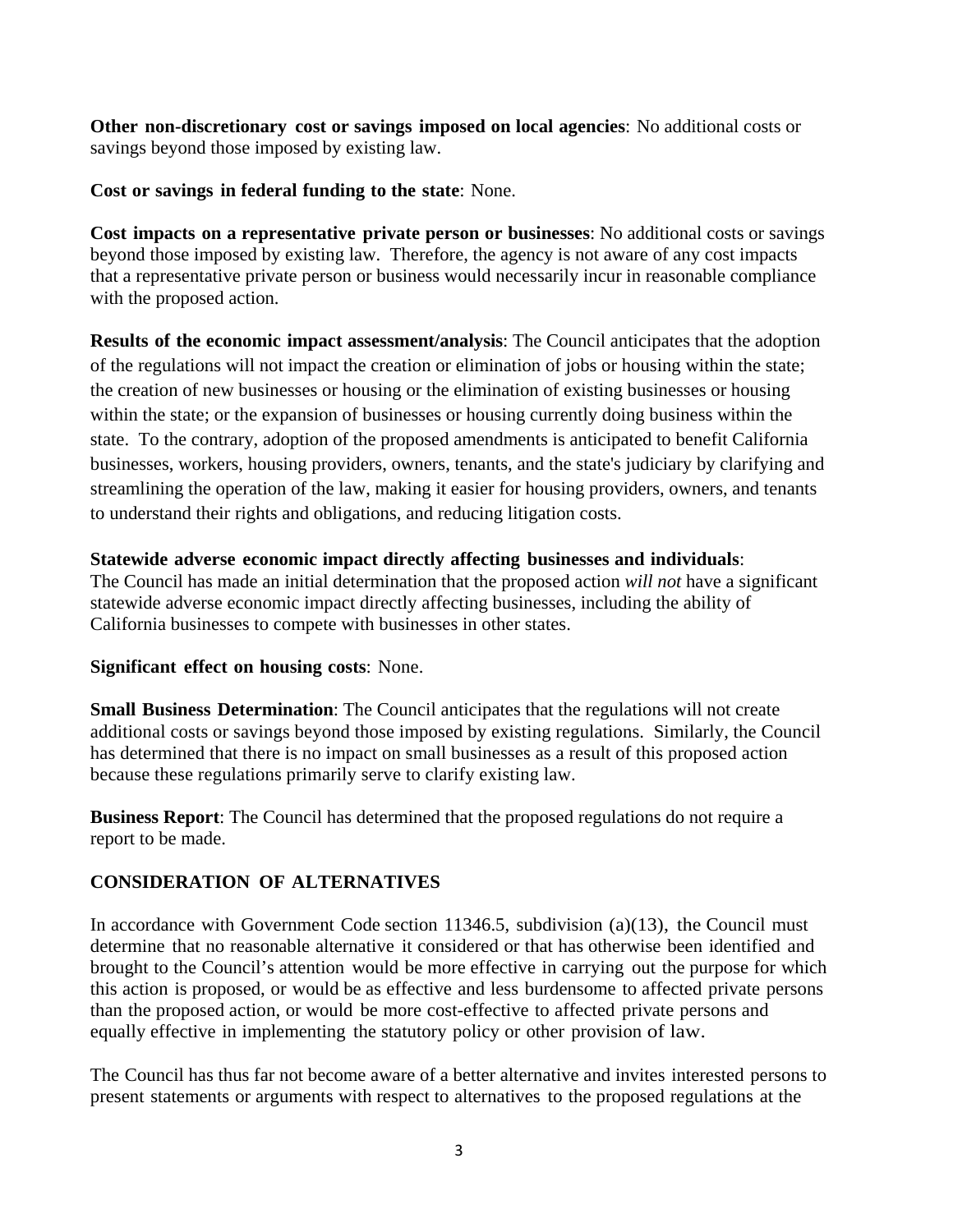scheduled hearing or during the written comment period.

# **CONTACT PERSONS**

Inquiries concerning the proposed administrative action may be directed to:

Brian Sperber, Legislative & Regulatory Counsel Department of Fair Employment and Housing 320 West 4th Street, 10th Floor Los Angeles, CA 90013 Telephone: (213) 337-4495 E-mail: brian.sperber@dfeh.ca.gov

The backup contact person for these inquiries is:

Holly Thomas, Deputy Director of Executive Programs Department of Fair Employment and Housing 320 West 4th Street, 10th Floor Los Angeles, CA 90013 Telephone: (213) 439-6799 E-mail: holly.thomas@dfeh.ca.gov

Please direct requests for copies of the proposed text (express terms) of the regulations, the Initial Statement of Reasons, the modified text of the regulations, if any, or other information upon which the rulemaking is based, should other sources be used in the future, to Brian Sperber at the above address.

#### **AVAILABILITY OF STATEMENT OF REASONS, TEXT OF PROPOSED REGULATIONS, AND RULEMAKING FILE**

The Council will have the entire rulemaking file available for inspection and copying throughout the rulemaking process at its office at the above address. As of the date this notice is published in the Notice Register, the rulemaking file consists of this notice, the proposed text of the regulations, and the Initial Statement of Reasons. Copies may be obtained by contacting Brian Sperber at the address or phone number listed above.

#### **AVAILABILITY OF CHANGED OR MODIFIED TEXT**

After holding the hearing and considering all timely and relevant comments received, the Council may adopt the proposed regulations substantially as described in this notice. If the Council makes modifications that are sufficiently related to the originally proposed text, it will make the modified text (with the changes clearly indicated) available to the public for at least 15 days before the Council adopts the regulations as revised. Please send requests for copies of any modified regulations to the attention of Brian Sperber at the address indicated above. The Council will accept written comments on the modified regulations for at least 15 days after the